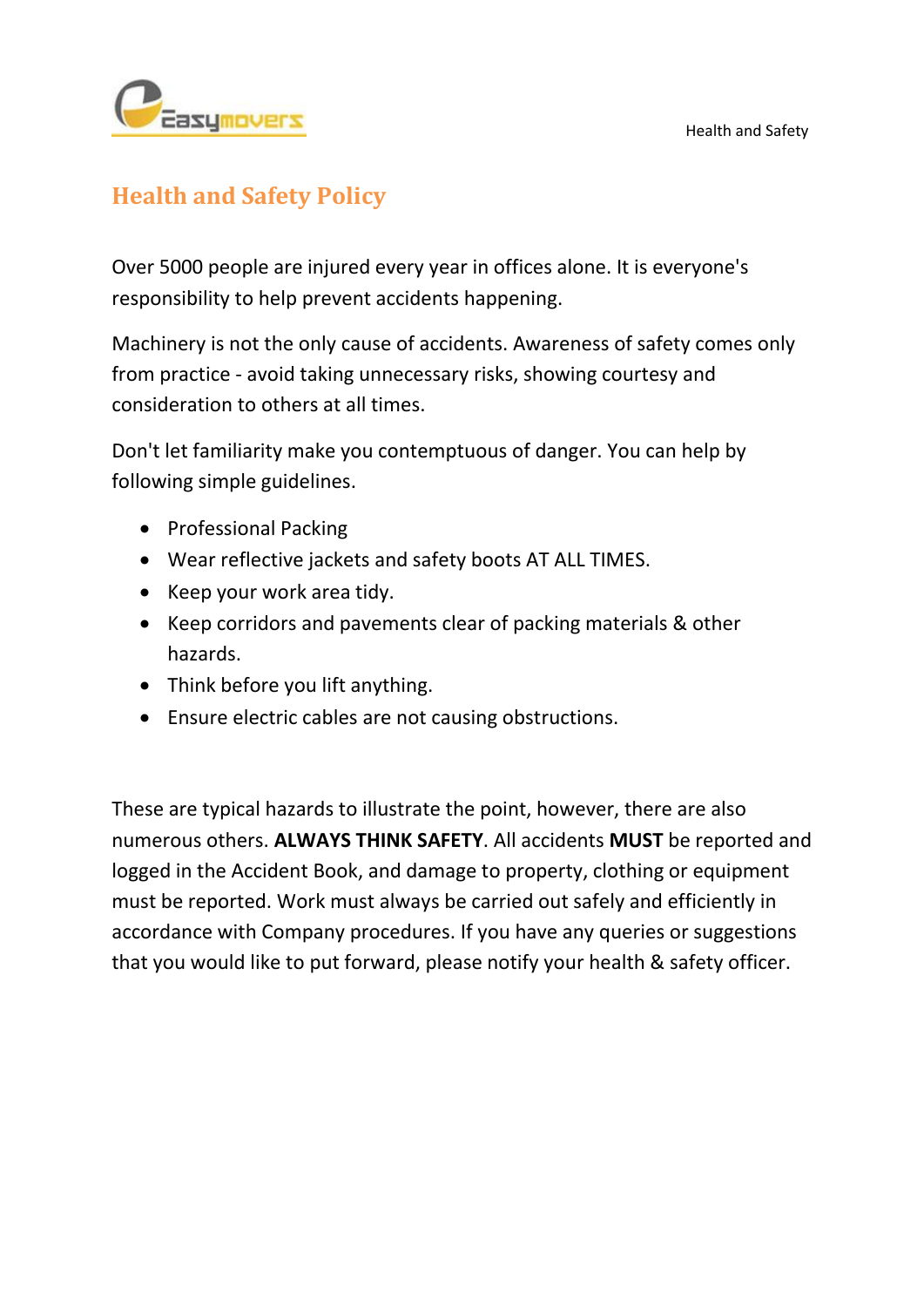

## **Risk Assessments**

In accordance with health & safety legislation and following our recent discussions I have drawn what is known as a risk assessment to minimise the possibilities of any accidents to employees or members of the public. I would ask you to read though the assessment very carefully and bring to my attention any action points you feel may be difficult to implement for any reason. As you are aware I take health & safety matters very seriously and would therefore welcome any feedback. Please be aware that this assessment is to be implemented with immediate effect.

## **The Van**

Please ensure seatbelts are worn at all times even on the shortest of journeys. If carrying passengers it is the driver's responsibility to ensure that they are wearing seatbelts as well.

Only one person (the same person) is responsible for loading/unloading the vehicle as that person will then be aware of any potential loading/unloading hazards. The same person must be responsible for the safe operation of the tail-lift. Members of the public must not be allowed to use the tail-lift or enter the removal vehicle at any time when loading.

Loaders must make every effort to ensure the safety of their load by using webbing and or loading bars to minimise the risk of anything falling in transit or when stationary.

Drivers keep to the speed limits and take as many breaks as possible if on a long trip. Do not drive tired under any circumstances. It is not advisable to use the fast lane of the motorway if loaded. If two drivers are working then the burden of driving must be shared equally.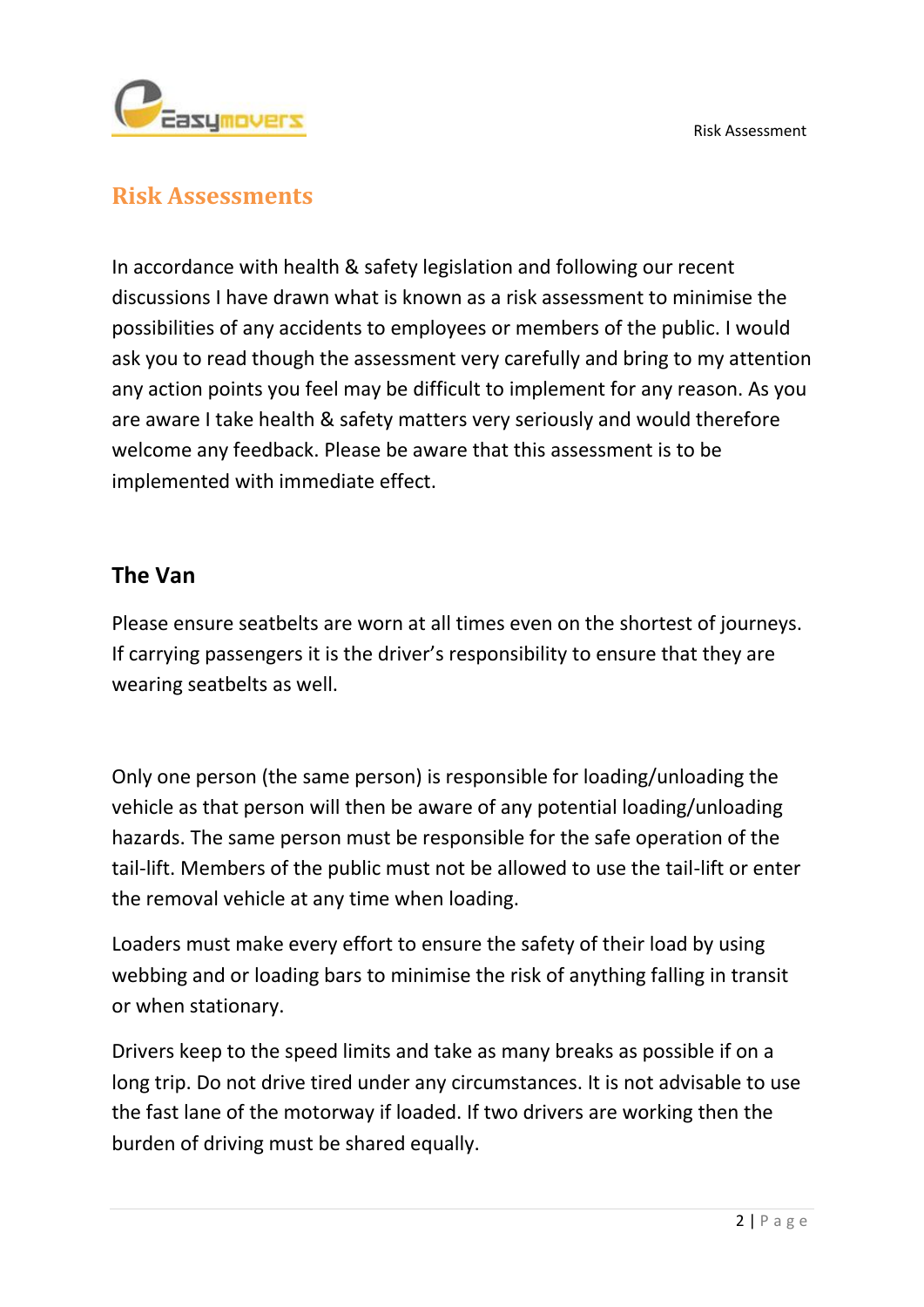

Drivers are to report any defects to me in writing. (e-mail). Drivers are also required to check tyres and tyre pressure water, oil levels, lights etc on a weekly basis and before every journey over 20miles.

Use the light in the rear of the van during hours of darkness (please put security bar on vehicle as engine will need to be kept running).

The first aid kit is kept in the vehicle together with safety jackets and warning triangle. The driver of the vehicle must inform me when any of the items in the first aid box require replacing. It must also be checked on a weekly basis.

All staff to be aware of height restriction in van (11ft) and width restriction (7ft) as the driver may not notice it!!

Drivers must ensure a team member sees them back when reversing on every occasion.

When loading/unloading on an incline or slope, it is all staffÂ's responsibility to ensure vehicle is left in gear with hand-brake firmly on. Also, place blocks under back wheels. There is a VERY SERIOUS risk of death by crushing if the handbrake fails and the vehicle moves back.

## **When Loading/unloading**

You have been given a copy of getting to grips with manual handling but here are the main points for the purpose of the risk assessment;

The Team leader responsible for job must carryout a risk assessment before starting work and ensuring all team members are aware of any potential hazards. Such risks are described in the risk assessment and include slippery steps, dangerous traffic etc where safety jackets should be worn.

Ensure you use all devices to avoid lifting where possible. This will include use of the sack barrow, skate and any other machinery.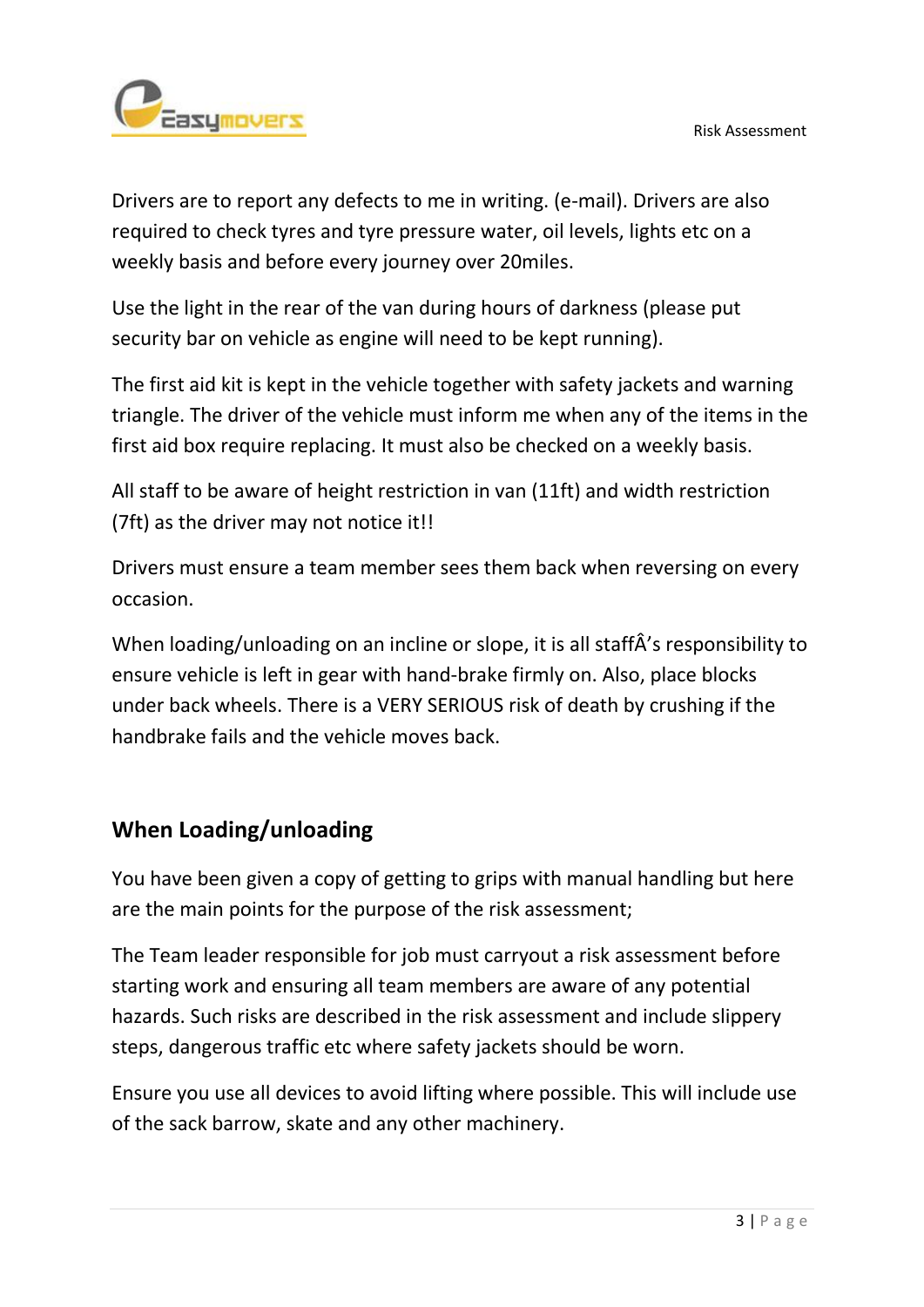

If any boxes are too heavy and have been over packed by the customer then it makes sense to share the burden by carrying the box with another team member.

Please ensure that all pathways/corridors are free of any obstacles including our equipment and the customers effects. Pick up all litter and place in a bin. Do not leave in road as it is obvious this belongs to us even if the customer does no say anything and leaves a bad impression.

Team members must attempt to minimise the risk of slipping when working on decking (in gardens) and or slippery steps (moss gathering on them). Please avoid such areas or attempt to use a different route. Each team member must make every effort to warn his/her colleagues when working in such conditions.

If using carpet protectors or floor coverings then team members/customer/members of the public need to be warned of their presence as they may be liable to tripon them. Only use floor protectors if really necessary or there is a danger of dirtying the carpet.

Do not attempt to carry out any electrical work (connection/reconnection) and ensure all electrical appliances are unplugged before packing them. The same applies to gas ovens. These are not to be touched under any circumstances.

For the safety of yourself you are required to wear reflective jackets and steel toe cap boots when working at all times. It is particularly sensible to wear a reflective jacket when loading/unloading as very often motorists may not see you when you come out of the van to cross the road. It may save your life!

Do not block up public rights of way with vehicle or equipment. Disabled, mothers with children and partially sighted need to use the pavement as well! There us also a risk that they may injure themselves by falling over what has been left behind (boxes, our equipment, customer effects etc.).

If working with ladders there must be at least one person holding the ladder and it must be webbed onto the building if possible.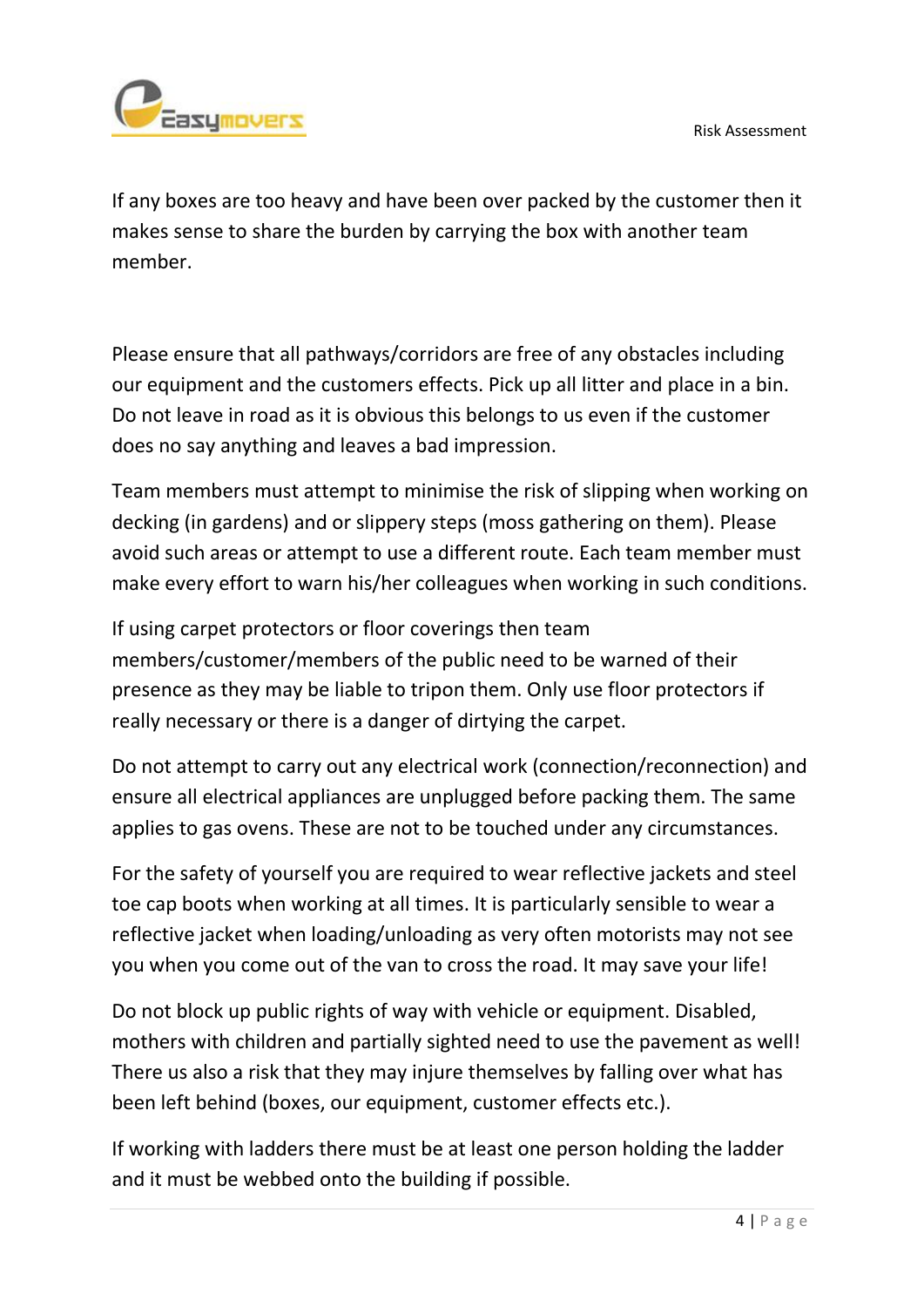

Do not pack any hazardous effects that include gas bottles, flammables (petrol, white spirits, paraffin etc).

Ensure that all broken glass or ceramic is disposed of carefully by wrapping in paper or directly placing into bins.

Be aware that all sofa beds have the potential to harm (as bed mechanism can trap fingers). Best remove frame or tie up frame in bed very securely and avoid placing fingers where may get caught in mechanism. Also glass or wooden sliding doors on cabinets can trap fingers. Even is you are aware of this your team member may not be so please double check with him/her to ensure that he/she is aware of the danger.

If you smoke do not smoke in warehouse and please dispose of cigarette butts away from customers home as surprisingly leaves a bad impression and will not do your tip potential any good! Make sure that they are out and put them in bin or at least well away from customers house.

Use gloves when loading appliances such as washing machines because of sharp edges.

When placing tall items of furniture in the home such as book cases please ensure these items are left leaning on a wall as there is a risk the may fall forwards onto a child or other person.

Very often we are working in an environment with small children. Please consider the many dangers that pose a threat to children. These include boxes and furniture that can easily topple over (do not stack boxes too high) and children playing on van or with our equipment. You must carefully remind our